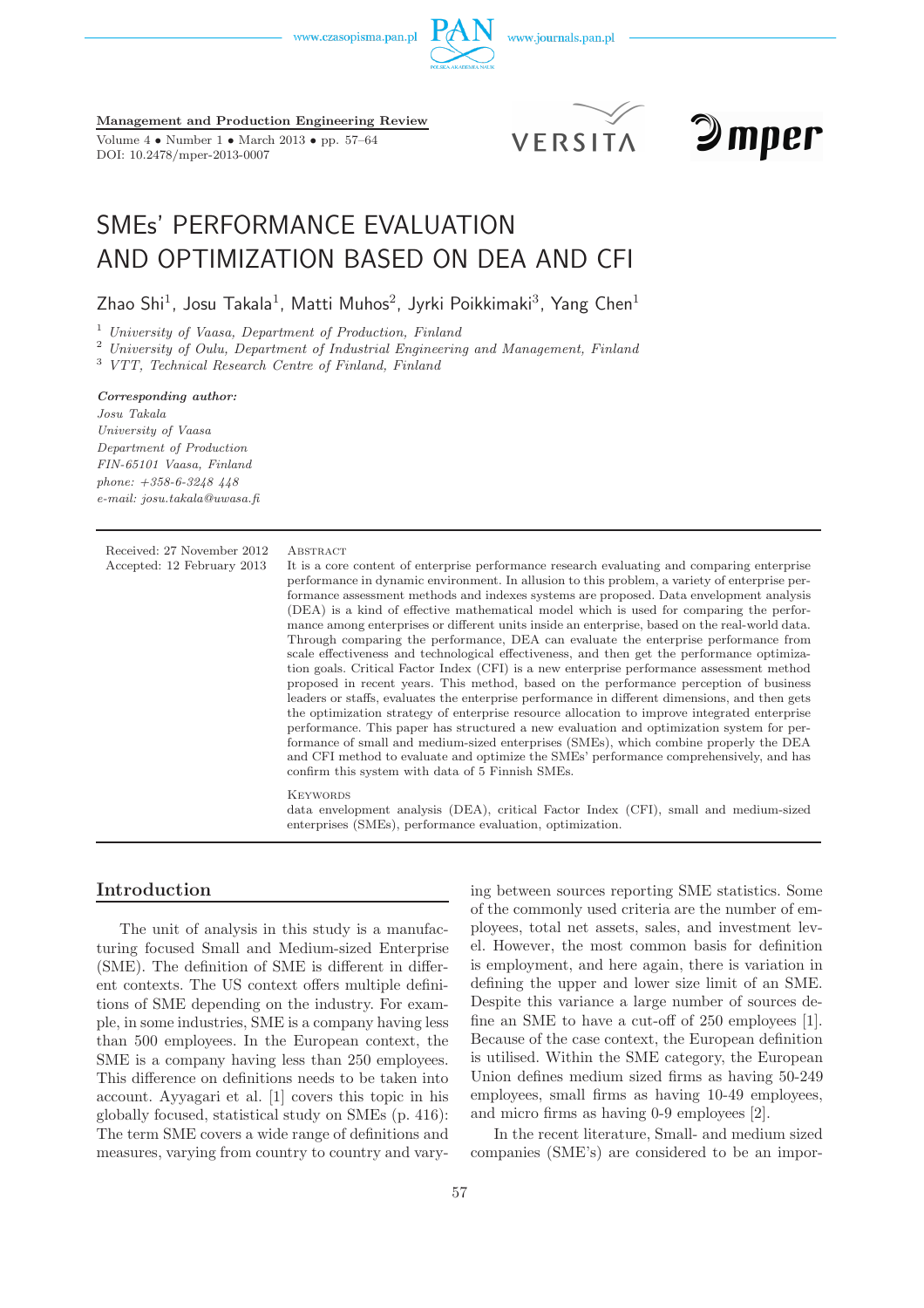www.czasopisma.pan.pl



## *Management and Production Engineering Review*

tant and integral part of every country's economy; the fastest growing sector of many economies, more flexible and adaptable in terms of structure and having a faster speed of response than larger organizations [3]. SMEs are often associated with a higher economic growth of nations [4]. The impact of SMEs on employment is significant [5]. On the other hand, compared to large enterprises, SMEs typically have fewer financial resources, lower technical expertise, and more limited management skills [6]. A large SME sector as such does not directly cause economic growth, but is indeed a key characteristic of successful economies. A successful SME sector can be considered a vital part of the growth and development in sparsely populated regions [7]. The 'early stages' of firms is a critical period for their survival and success as well as significant portion of firms fail during their early years of existence. Serving this group of companies well is an important challenge for public business services.

The companies analysed in this study are located in the Oulu South region. The region is located in Finland in the southern part of Northern Ostrobothnia. Oulu South is not a governmental unit or area–It was formed to increase inter-municipal co-operation and to gain the critical mass for national and international competitiveness. The region consists of three sub regions and 14 municipalities with about 90 000 inhabitants. Oulu South is one of the main rural areas in Finland. Oulu South is characterized as an entrepreneurial and industrialized countryside, which offers one of the lowest employment rates in northern Finland. The demographic challenge is emigration from the area. On the other hand, the proportion of young people seems to remain high because of high birth rate. There are about 4600 active companies in Oulu South; the majority of them (95%) are micro-sized companies.

## **Research Methodologies**

## **Analytical model: System of SMEs' Performance Evaluation and Optimization**

As a kind of Sense & Respond model, Critical Factor Index (CFI) model can evaluate and balance the internal resources of enterprise in every aspect to improve the utilization efficiency of resource [8]. But CFI model still have three problems in SMEs' performance evaluation and optimization. First, CFI model mainly evaluates the resource allocation performance inside the enterprise based on the comparison among the indexes within enterprise. But it cannot evaluate resource performance in the whole or dimension level, especially can't compare the performance among enterprises. Second, CFI model can determine the critical indexes very well, but cannot confirm the excess input indexes. Third, CFI model mainly evaluates indexes from the view of resource input, but not from the view of efficiency of resource utilization. As a kind of performance evaluation model based on accurate data, DEA can evaluate the efficiency of resource utilization and the trend of resource input changes affecting performance on the base of performance comparison among dimensions. Therefore, the joint usage of DEA and CFI method can structure a complete system which can simultaneously evaluate and optimize SMEs' performance from the view of resource input and efficiency of resource utilization.

## **(1) Index System of SMEs' Performance Evaluation and Optimization**

The SMEs' performance can be evaluated from three dimensions: dynamic capability, technological innovation capability and enterprise competitiveness.

Dynamic capability is mainly set for enterprise flexibility evaluation in resource and decision. It is mainly measured by the performance of adaptive process of enterprise in environmental changes. Dynamic capability is an important aspect of comprehensive performance of enterprises. At present, rapidly changing global business environment has set higher requirements in environment adaptability, rapid response capability and risk decision-making capacity to enterprises, especially to SMEs [9]. Compared with large enterprises, SMEs have the characteristics of smaller size, simple organization structure, fewer available resources and so on. These characteristics has caused that their risk resistance capacity is weaker and organization flexibility is stronger. Therefore, in face of the environmental changes, avoiding risk and adapting to the environment through rapid strategic realignment is the optimal choice of SMEs. And dynamic capability has become a decisive factor for survival and development of SMEs.

Technological innovation capability (ETIC) is mainly set for enterprise performance evaluation in technological innovation and keeping technological competitiveness. It is mainly measured by the performance of input-output efficiency in technological innovation and technological innovation system. For modern enterprises, the technological innovation is undoubtedly a very important capability. The advanced technology is the source of profit and competitiveness to enterprises, and at the same time, it is also an important support which helps enterprises adapt market changes. Along with the unceasing renovation of technology of industry, enterprises must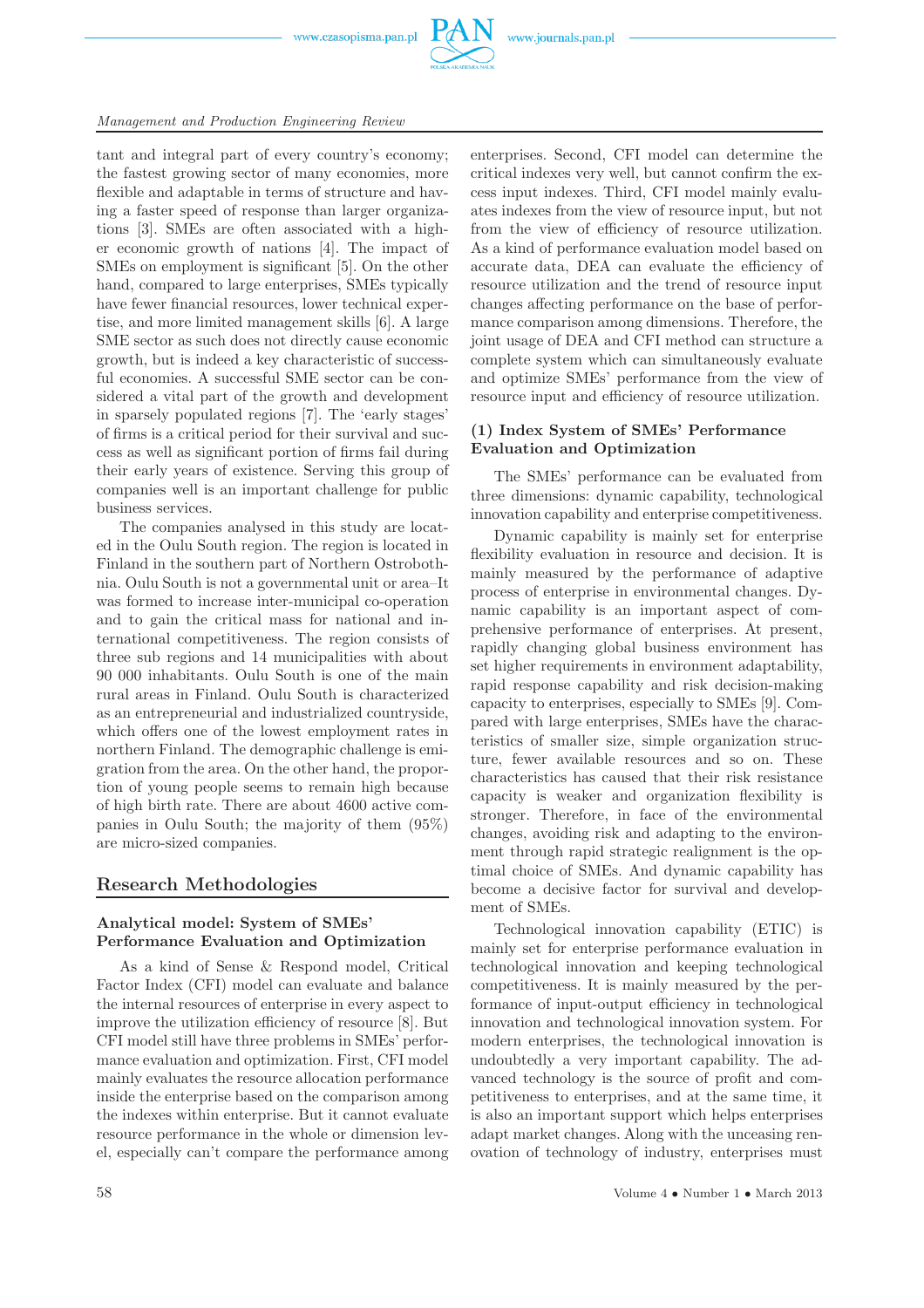#### *Management and Production Engineering Review*

continually adapt to the technical requirements of market. For SMEs, the technological innovation is all the more a decisive factor for survival and development. In the state of that the economies of scale cannot be achieved, the high technical added value and advanced production process are the keys of that SMEs preserve profit and reduce costs.

Enterprise competitiveness is mainly set for the whole competitiveness of enterprises. It is mainly measured by the performance of production and capital utilization. Enterprise competitiveness is the ultimate expression of comprehensive performance of enterprises, and also a basic dimension of performance evaluation. Through enterprise competitiveness evaluation, the comprehensive performance of enterprises in organization, operation and production can be embody, so enterprise competitiveness evaluation is an essential part of SMEs' performance evaluation.

According to the three dimensions of SMEs' performance evaluation and optimization and the essential requirements of DEA model and CFI model, the index system of SMEs' performance evaluation and optimization is designed as Table 1.

|                                                     |        | mack system of sivils performance evaluation and optimizati                     |                                                                                 |  |  |  |
|-----------------------------------------------------|--------|---------------------------------------------------------------------------------|---------------------------------------------------------------------------------|--|--|--|
| Dimensions                                          | Index  | DEA Index System                                                                | CFI Index System                                                                |  |  |  |
|                                                     | types  | <b>DEA</b> Indexes                                                              | CFI Indexes                                                                     |  |  |  |
|                                                     | Input  | The cost of adapting to the change of market                                    | Information systems support the business<br>processes                           |  |  |  |
|                                                     |        | Response time of the change of market                                           | Visibility of information in information systems                                |  |  |  |
| Dynamic<br>capability                               |        | The time of market change perception                                            | Availability of information in information sys-<br>tems                         |  |  |  |
|                                                     |        | The value of resources invested before the<br>change of market                  | Quality & reliability of information in informa-<br>tion systems                |  |  |  |
|                                                     | Output | The rate of sales change of product caused<br>by the change of market           | Usability and functionality of information sys-<br>tems                         |  |  |  |
|                                                     |        | The rate of qualified rate changes of product<br>caused by the change of market | Short and prompt lead-times in order-<br>fulfillment process                    |  |  |  |
|                                                     |        | The value of resources successfully trans-<br>formed after the change of market | Adaptiveness of changes in demands and in or-<br>der backlog                    |  |  |  |
|                                                     |        | The value of newly added resources after the<br>change of market                |                                                                                 |  |  |  |
| Technological<br>innovation<br>capability<br>(ETIC) | Input  | R&Dfunds inputs                                                                 | Training and development of the company's<br>personnel                          |  |  |  |
|                                                     |        | Proportion of R&D staffs                                                        | Innovativeness and performance of research and<br>development                   |  |  |  |
|                                                     |        | Marketing expenditure of new product (per<br>annum)                             | Communication between different departments<br>and hierarchy levels             |  |  |  |
|                                                     |        | The investment for Technology resources ab-<br>sorption(per annum)              | Adaptation to knowledge and technology                                          |  |  |  |
|                                                     | Output | The rate of return of new product                                               | Knowledge and technology diffusion                                              |  |  |  |
|                                                     |        | The sales revenue of new product                                                | Design and planning of the processes and prod-<br>ucts                          |  |  |  |
|                                                     | Input  | Total cost of production (per annum)                                            | Reduction of unprofitable time in processes                                     |  |  |  |
| Enterprise<br>competitiveness                       |        | Staff quantity                                                                  | On-time deliveries to customer                                                  |  |  |  |
|                                                     |        | Marketing expenditure (per annum)                                               | Control and optimization of all types of inven-<br>tories                       |  |  |  |
|                                                     |        | The investment of business cooperation                                          | Leadership and management systems of the<br>company                             |  |  |  |
|                                                     |        | The Total Assets of enterprise                                                  | Quality control of products, processes and op-<br>erations                      |  |  |  |
|                                                     | Output | The product sales revenue (per annum)                                           | Well defined responsibilities and tasks for each<br>operation                   |  |  |  |
|                                                     |        | Market Share                                                                    | Utilizing different types of organizing systems<br>(projects, teams, processes) |  |  |  |
|                                                     |        | The profit of business cooperation                                              | Code of conduct and security of data and infor-<br>mation                       |  |  |  |

Table 1 Index system of SMEs' performance evaluation and optimization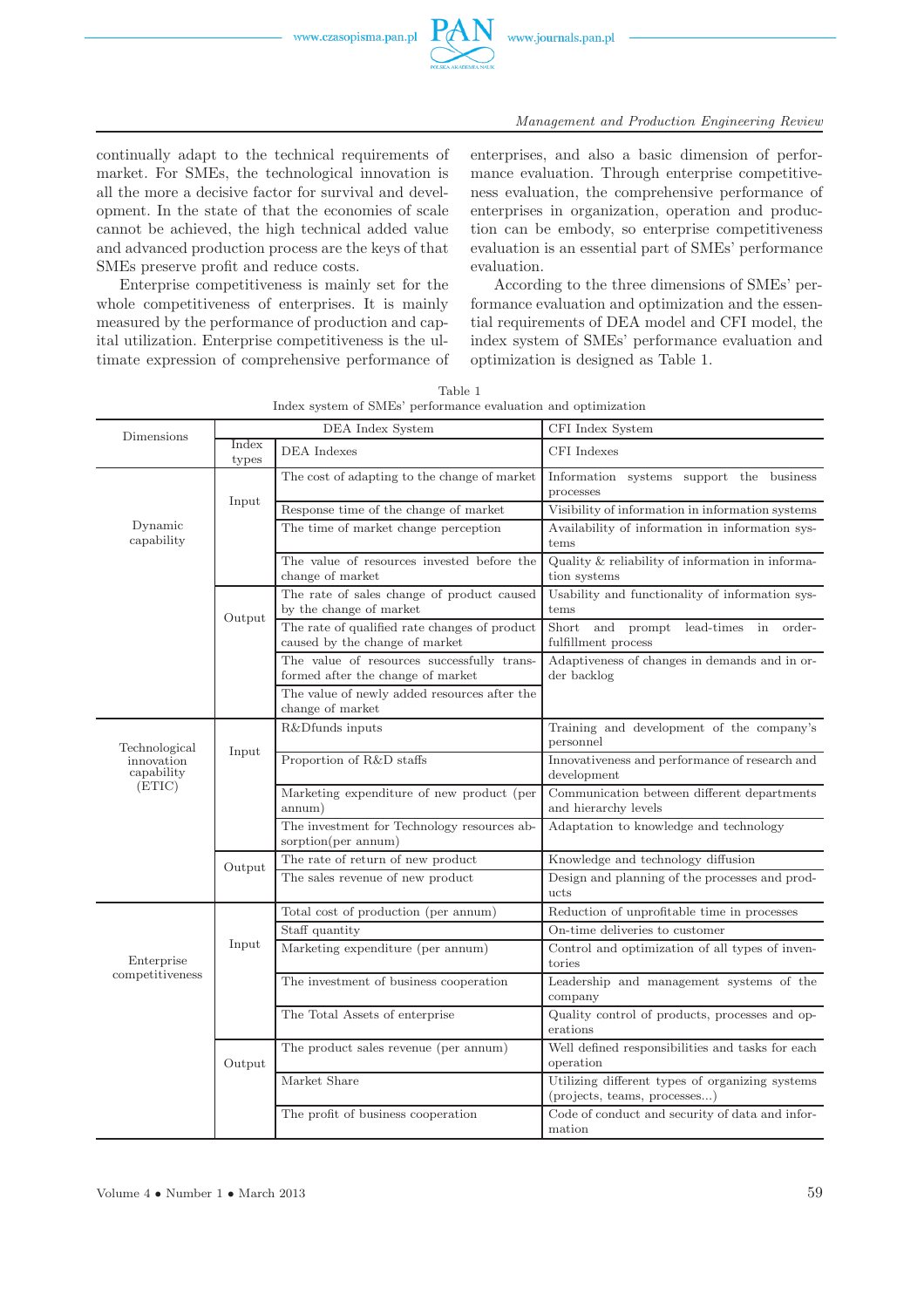

#### **(2) Construction of the DEA model**

According to index system of SMEs' performance evaluation and optimization, the three dimensions need to be evaluated separately by DEA as independent decision points. The resource input and ultimate performance of every decision points can be regarded as the activity that a decision making unit (DMU) output a number of 'products' through input a number of factors of production. There are some differences in details, but their objectives are all for gaining the maximum economic benefits in the activity. Therefore, the evaluating enterprise and each similar competitive enterprise can be regarded as a DMU, and the technical efficiency of evaluating enterprise can be evaluated with the  $C^2R$  model, and the pure technical efficiency of evaluating enterprise can be evaluated with  $BC^2$  model, and the scale efficiency of evaluating enterprise can be evaluated with the ratio of technical efficiency to pure technical efficiency. Due to evaluation of each dimension consist of multiple input indexes and multiple output indexes, the subscripts  $i$  is used for representing the  $i$ -th input, and the subscripts  $u$  is used for representing the u-th output. The number of input indexes and output are supposed separately to be  $p$  and  $q$ .

First, the technical efficiency of enterprises is analyzed with DEA model  $(D_{C^2R}^{\varepsilon})$  which has Non-Archimedean infinitesimal presented by Charnes and Cooper.

$$
D_{C^2R}^{\varepsilon} \left\{\n\begin{array}{c}\n\min\left[\theta - \varepsilon \left(\sum_{i=1}^p s_i^- + \sum_{u=1}^q s_u^+\right)\right] \\
\sum_{j=k}^n x_{ij}\lambda_j + s_i^- = \theta x_{io} \\
\sum_{j=k}^n x_{uj}\lambda_j - s_u^+ = y_o \\
\lambda_j, \quad s_i^-, \quad s_u^+ \ge 0, \quad j = 1, 2, ..., n, \\
i = 1, 2, ..., p, \quad u = 1, 2, ..., q\n\end{array}\n\right.\n\tag{1}
$$

where  $\theta$  is the technical efficiency value of the evaluating enterprise in one dimension,  $x_{ij}$  and  $y_{ui}$  are the *i*-th input and the *u*-th output of the *j*-th DMU,  $\lambda_j$  is the linear combination of n DMUs,  $s_i^ \frac{1}{i}$  is the excess input amount of *i*-th input index,  $s_u^+$  is the insufficient output amount of u-th output index.

- Technical efficiency evaluation. If the optimal solution of linear programming model  $D_{C^2R}^{\varepsilon}$  is  $\theta^0$ ,  $\lambda_j^0$ ,  $s_i^{-0}$ ,  $s_u^{+0}$ , then the results as follow can be got according to DEA theory.
	- a) If  $\theta^0 = 1$ ,  $s_i^{-0} = 0$ ,  $s_u^{+0} = 0$ , then the DMU<sub>j0</sub> is DEA efficiency, and the  $\text{DMU}_{j0}$  is scale optimum and technical optimum simultaneously in this dimension.
	- b) If only  $\theta^0 = 1$ , then DMU<sub>j0</sub> is weak DEA efficiency, and the  $\text{DMU}_{j0}$  can't get scale opti-

mum and technical optimum simultaneously in this dimension.

- c) If  $\theta^0$  < 1, then DMU<sub>j0</sub> is DEA inefficiency, and the  $\text{DMU}_{j0}$  is not scale optimum and technical optimum in this dimension.
- Scale efficiency evaluation. If there exists a value  $\lambda_j^0$  under the condition of which  $\sum_i \lambda_j^0 = 1$ , then  $\text{DMU}_{i0}$  is constant returns to scale. If there don't exists a value  $\lambda_j^0$  under the condition of which  $\sum \lambda_j^0 = 1$ , and  $\sum \lambda_j^0 < 1$ , then DMU<sub>j0</sub> is increasing returns to scale. If there don't exists a value  $\lambda_j^0$  under the condition of which  $\sum_i \lambda_j^0 = 1$ , and  $\sum_{j}^{\infty} \lambda_j^0 > 1$ , then DMU<sub>j0</sub> is diminishing returns to scale.
- Improvement target. If the evaluate result is weak DEA efficiency or DEA inefficiency, this DMU will need to be improve. If  $s_i^{-0} > 0$  and  $s_u^{+0}$ , it means this DMU's input is excess or output is insufficient. The improvementobjectiveis.

$$
\begin{cases}\n\hat{x}_{ij0} = \theta^0 x_{ij0} - s_i^{-0}, \n\hat{y}_{ij0} = y_{uj0} + s_u^{+0}.\n\end{cases}
$$
\n(2)

Second, the pure technical efficiency of enterprises in one dimension is analyzed with DEA model  $(BC<sup>2</sup>)$  presented by Banker.

$$
D_{EC^2}\begin{cases}\n\min\left[\sigma-\varepsilon\left(\sum_{i=1}^p s_i^- + \sum_{u=1}^q s_u^+\right)\right] \\
\sum_{j=1}^n x_{ij}\lambda_j + s_i^- = \sigma x_{io} \\
\sum_{j=1}^n y_{uj}\lambda_j - s_u^+ = y_o\n\end{cases} \tag{3}
$$
\n
$$
\sum_{j=1}^n \lambda_j = 1
$$
\n
$$
\lambda_j, s_i^-, s_u^+ \ge 0, j = 1, 2, ..., n,
$$
\n
$$
i = 1, 2, ..., p, u = 1, 2, ..., q.
$$

This model fixes the scale efficiency, thus the pure technical efficiency can be evaluated with this model. The optimal solution of the DEA model  $(BC<sup>2</sup>)$  is assumed to be  $\sigma^0$ ,  $\lambda_j^0$ ,  $s_i^{-0}$ ,  $s_u^{+0}$ , then the results can be got according to DEA theory. If  $\sigma^0 = 1$ ,  $s_i^{-0} = 0$ ,  $s_u^{+0} = 0$ , then DMU<sub>j0</sub> is DEA efficiency, and the pure technical efficiency is optimum. Otherwise,  $\text{DMU}_{i0}$  is DEA inefficiency the pure technical efficiency is not optimum.

If the DEA evaluation result of evaluating enterprise in one dimension is DEA efficiency, it proves the operational efficiency of evaluating enterprise is good. The evaluating enterprise only need to increase appropriately the resource input in the critical index determined by CFI model to impel the critical index to get back into the normal state, but not adjust greatly the existing input-output framework.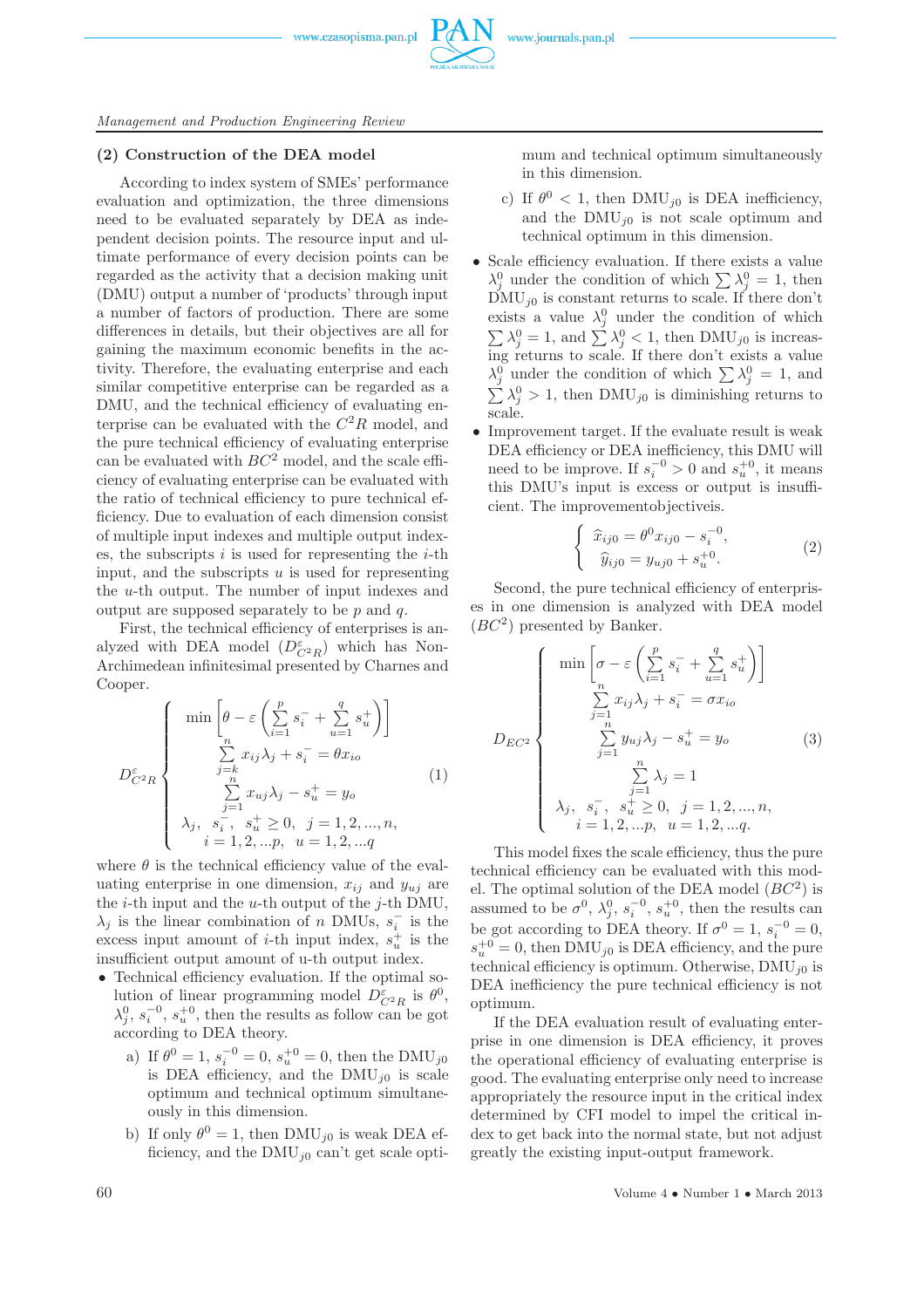

#### *Management and Production Engineering Review*

If the DEA evaluation result of evaluating enterprise in one dimension is that the pure technical efficiency of evaluating enterprise is optimum, the resource input in this dimension need to be adjusted. According to the different results of scale efficiency evaluation, there are two cases as follow.

- a) Increasing returns to scale. In this cases, the evaluating enterprise need to input lots of resources in the critical index determined by CFI model, and try to input more resources in normal index with lower score to enlarge the overall scale in the dimension, and then to increase efficiency in the dimension.
- b) Diminishing returns to scale. In this cases, the evaluating enterprise only need to input appropriately some resources in the critical index determined by CFI model, and give priority to the normal index of this dimension in selecting objects of decrease resources.

If the DEA evaluation result of evaluating enterprise in one dimension is that the scale efficiency of evaluating enterprise is optimum, it proves there are some problems in resources input structure of this dimension. Therefore, the evaluating enterprise can consider adjusting resource structure within the dimension based on the results of CFI evaluation.

If the DEA evaluation result of evaluating enterprise in one dimension is DEA inefficiency, the evaluating enterprise can consider balancing resource within the dimension, and adjusting resource input structure while increasing or reducing the resource input based on the results of scale efficiency evaluation. Then the evaluating enterprise needs to readjust operation structure and organization structure, and carry forward the organizational restructuring and strategic remanufacturing.

#### **(3) Construction of the CFI model**

The Critical Factor Index (CFI) method is a measurement tool to indicate which attribute of a business process is critical and which is not, based on the experience and expectations of the company's employees, customers or business partners [10]. In the current business environment strategic decision marking and fast adaption requires a reliable and efficient method to sense and respond customer satisfaction for management purpose [11]. By the detection and abstraction of the most critical attributes which are affecting the business performance of a company both on a current moment and future perspective (5–10 years), the CFI method is able to conduct and interpret tacit knowledge which existing inside or outside of company to take deliberate strategic steps in a short period of time [12]. The key factors can be given as blew:

Gap Index – helps to understand the gap between the expectation and experience of a particular attribute, therefore to clarify if the company's expectations are correct and corresponding to the reality.

Gap index = 
$$
|(avg \text{ of experience}\)
$$
  
- average of expectation)/10 - 1|. (4)

Direction of Development Index – demonstrates the actual positive or negative change of an attribute's performance. The index provides us with the information about the actual direction of the company's development.

Direction of development = 
$$
|(Better % - Worse %)/100 - 1|.
$$
 (5)

Importance Index – demonstrates the level of importance of an attribute among the others. The index reflects the actual expectations of the company regarding an attribute. Anyhow, the expectation may not correspond to the experience.

Important index = avg. of expectation/10. 
$$
(6)
$$

Performance Index – reflects the value of an attribute's performance based on the actual experience of the respondents. In the result we can see either an attribute has performed well or not and make the conclusion about the attribute importance.

Performance index = avg. of experience/10.  $(7)$ 

Standard Deviation Expectation Index – reflects the fact if the respondents have similar or controversial meaning regarding all the attributes' expectations. SD expectation index

$$
\left(\frac{\text{SD of expectation}}{10}\right) + 1. \tag{8}
$$

Standard Deviation Experience Index – reflects the fact if the respondents have similar or controversial meaning regarding all the attributes' experiences.

SD experience index =  
\n
$$
\left(\frac{\text{SD of experience}}{10}\right) + 1.
$$
\n(9)

## **Operational competitiveness analysis of case study**

The main role of the case study is to present the results of the DEA and CFI evaluations as well as to show method validation such as how it was organized. In other words, Results section reflects empirical data and the practical experience gained during the research. The case companies took part in the research demonstrates the evaluation and performance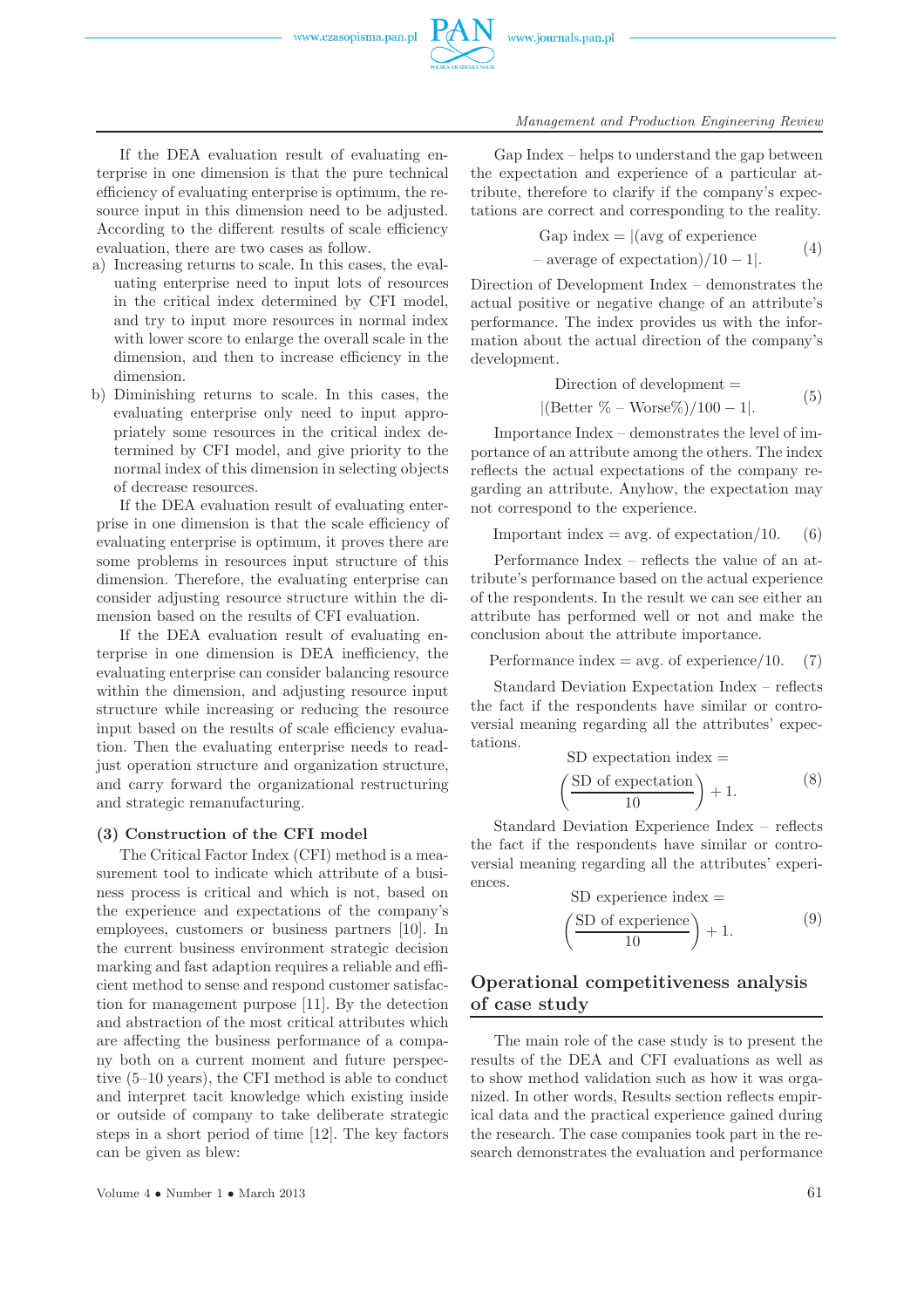

of research models. The basic information about the participants, their field of activity and number of respondents is necessary for the research creditability and forms a deeper understanding of the research area. The company information represented in research is confidential; therefore the official names of the case companies will not be appeared in this case study.

## **(1) CFI analysis**

By analyzing data from case company and combining CFI method with index system of SMEs' performance evaluation, all critical factors have been grouped and evaluated into three dimensions: Dynamic capability, Technological innovation capability and Enterprise competitiveness; the data is presented in the Fig. 1.

In the dimension of dynamic capability, the factor of "Short and prompt lead-times in order fulfillment process" reflects huge uncertainty for its trend, it does not show creditability of the model research, this factor should be paid more attention for its uncertainties. In this dimension group, most of critical factors reflect better performance in future except the factor "Availability of information and information system", this factor should be taken more awareness and importance by managers for its future perspective.

In the dimension of technological innovation capability, most critical factors keep their level and general performance is slightly better in future, however the factor "Adaptation to knowledge and technology" reflects deteriorated performance in future perspective, so this factor should be taken into consideration in order to keep its level and ensure its better performance in the future.

The general performance in dimension of enterprise competitiveness deteriorates in the future regarding to most of critical factors. Typically, two critical factors "On-time deliveries to customers" and "well defined responsibilities and tasks for each operation" have worst performance and these two critical factors have to be awaked and improved by decision makers for their future perspective and importance.

#### **(2) DEA analysis**

For further validating the effectiveness of the new SMEs' performance evaluation and optimization system, this paper has surveyed 5 SMEs, among which the enterprise A is as the research sample of this paper. The DEA result which is calculated by DEAP software is showed in Table 2 as follow.

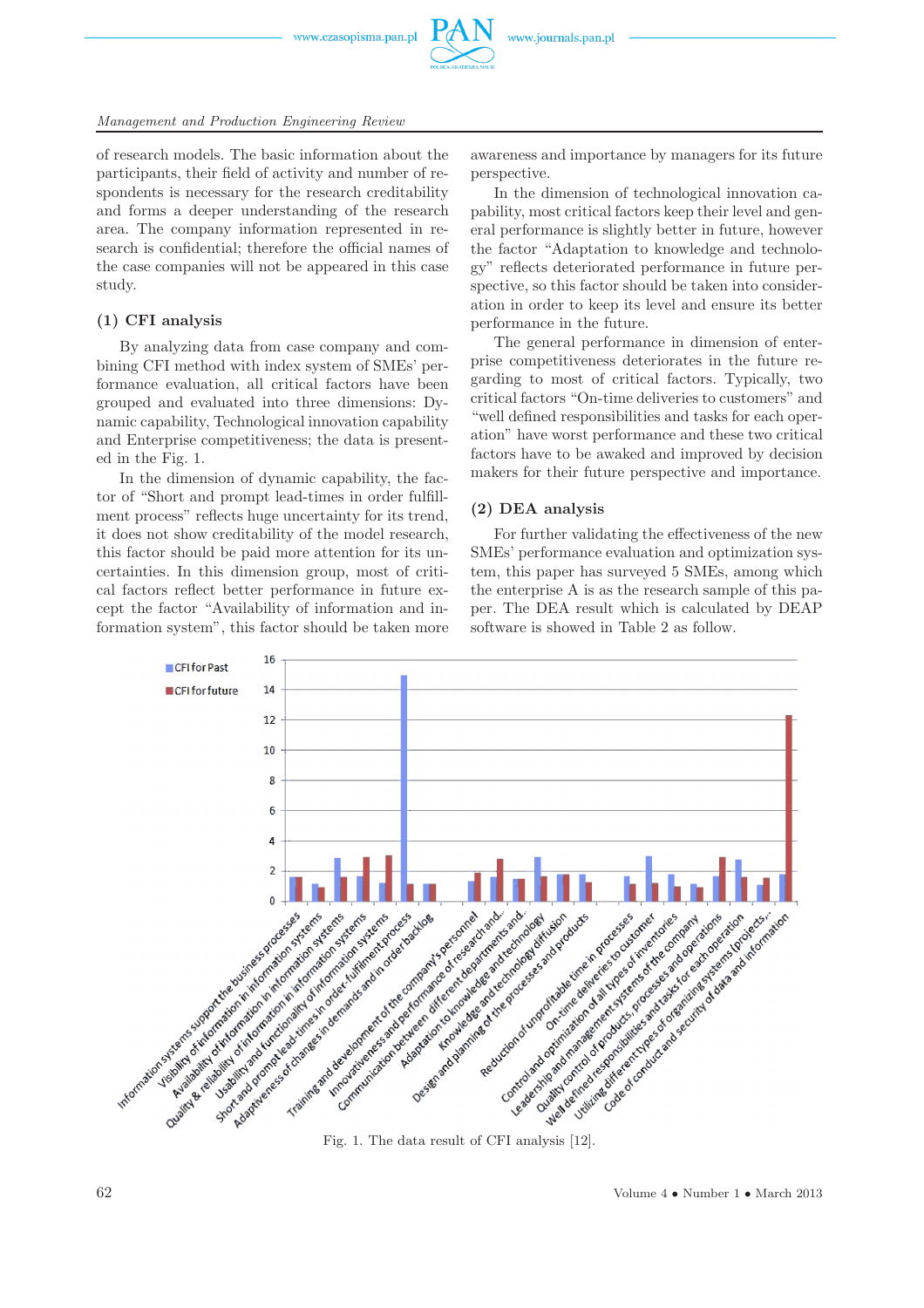*Management and Production Engineering Review*

| The DEA analysis of enterprise A.                   |               |            |            |       |         |                          |            |                       |                   |                  |  |
|-----------------------------------------------------|---------------|------------|------------|-------|---------|--------------------------|------------|-----------------------|-------------------|------------------|--|
| Dimensions                                          | <b>DMU</b>    | $\theta^0$ | $\sigma^0$ | $s^0$ | $s_1^0$ | $s_2^{\overline{0}-}$    | $s_1^{0+}$ | $s_2^{\overline{0+}}$ | $s_3^0$ +         | scale efficiency |  |
| Dynamic capability                                  | А             | 0.343      | 1.000      | 0.343 | 0.071   | $\overline{\phantom{m}}$ | 0.000      | 6.000                 | $\qquad \qquad -$ | increase         |  |
|                                                     | B             | 1.000      | 1.000      | 1.000 | 0.000   | -                        | 0.000      | 0.000                 | -                 |                  |  |
|                                                     | $\mathcal{C}$ | 0.229      | 1.000      | 0.229 | 0.213   | -                        | 0.000      | 6.000                 | -                 | increase         |  |
|                                                     | D             | 0.160      | 1.000      | 0.160 | 0.300   | $-$                      | 0.000      | 4.000                 | -                 | increase         |  |
|                                                     | E             | 0.800      | 1.000      | 0.800 | 0.000   | $\overline{\phantom{0}}$ | 0.000      | 0.000                 | -                 | increase         |  |
| Technological<br>innovation<br>capability<br>(ETIC) | А             | 1.000      | 1.000      | 1.000 | 0.000   | 0.000                    | 0.000      | 0.000                 | 0.000             | ۰                |  |
|                                                     | B             | 1.000      | 1.000      | 1.000 | 0.000   | 0.000                    | 0.000      | 0.000                 | 0.000             |                  |  |
|                                                     | $\mathcal{C}$ | 1.000      | 1.000      | 1.000 | 0.000   | 0.000                    | 0.000      | 0.000                 | 0.000             |                  |  |
|                                                     | D             | 0.000      | 1.000      | 0.000 | 0.000   | 0.000                    | 0.000      | 0.000                 | 0.000             | increase         |  |
|                                                     | E             | 0.270      | 0.270      | 1.000 | 0.000   | 0.000                    | 0.052      | 0.000                 | 0.000             |                  |  |
| Enterprise<br>competitiveness                       | А             | 0.543      | 0.657      | 0.827 | 0.000   | 0.000                    | 0.053      | 0.000                 | 0.008             | increase         |  |
|                                                     | B             | 0.669      | 0.669      | 0.999 | 0.000   | 0.000                    | 23.934     | 0.000                 | 0.976             | increase         |  |
|                                                     | $\mathcal{C}$ | 1.000      | 1.000      | 1.000 | 0.000   | 0.000                    | 0.000      | 0.000                 | 0.000             |                  |  |
|                                                     | D             | 1.000      | 1.000      | 1.000 | 0.000   | 0.000                    | 0.000      | 0.000                 | 0.000             |                  |  |
|                                                     | E             | 1.000      | 1.000      | 1.000 | 0.000   | 0.000                    | 0.000      | 0.000                 | 0.000             |                  |  |

Table 2

According to the DEA results, the enterprise A is DEA efficiency in ETIC dimension, but in dynamic capability dimension, enterprise A is pure technical efficiency, and in enterprise competitiveness dimension, enterprise A is DEA inefficiency. Therefore, the conclusioncan be got as follow.

- In dynamic capability dimension, the pure technical efficiencyof enterprise A is optimum, and the result of scale efficiency evaluation is increasing returns to scale. The enterprise A need to input lots of resources in the critical index determined by CFI model, and try to input more resources in normal index with lower score to enlarge the overall scale in the dimension, and then to increase efficiency in the dimension.
- In enterprise competitiveness dimension, the enterprise A is DEA inefficiency, and the result of scale efficiency evaluation is increasing returns to scale. The enterprise A need to input lots of resources in the critical index determined by CFI model, and adjusting resource input structure while increasing the resource input. Then the enterprise A needs to readjust operation structure and organization structure, and carry forward the organizational restructuring and strategic remanufacturing.

### **Discussion**

SMEs are the hard core of the equipment manufacturing industry of developed countries, and it is also the crucial driving power of economic development in Europe and America. Therefore, the method of SMEs' performance evaluation and optimization

is the focal point of performance evaluation research field. At present, there are various performance evaluation methods in performance evaluation research field, among which the more common methods are Data Envelopment Analysis (DEA), Analytic Hierarchy Process (AHP), and so on. These methods are with different characteristics and different disadvantages. In comparison, DEA is more objective, but this method is always restricted by the authenticity and statistic standard of data due to the high requirements of data quality. In addition DEA can only analyze the efficiency of production or operation, but can't combine with corporate strategy and leadership. CFI method is a kind of evaluation method based on AHP. Similar to AHP, CFI method is very easy to obtain data and combine with corporate strategy and leader thought, but this method is always affected by the validity of data and the personal subjective factors of survey respondents. The applications scope of CFI is limited, and it is incomparable. The new SMEs' performance evaluation and optimization system which combine the DEA and CFI presented by this paper has combined the advantages of the two evaluation methods. This system uses DEA in dimension level to evaluate the performance of dimensions and support the following resources allocation optimization based on the comparison of the target enterprise and its major competitors. And then the system uses CFI in Index level to evaluate and optimize the resource allocation of dimensions. It is very clear that the new SMEs' performance evaluation and optimization system presented by this paper can compare the current situation of indexes with major competitors and enterprise strategic objectives simultaneously, and it